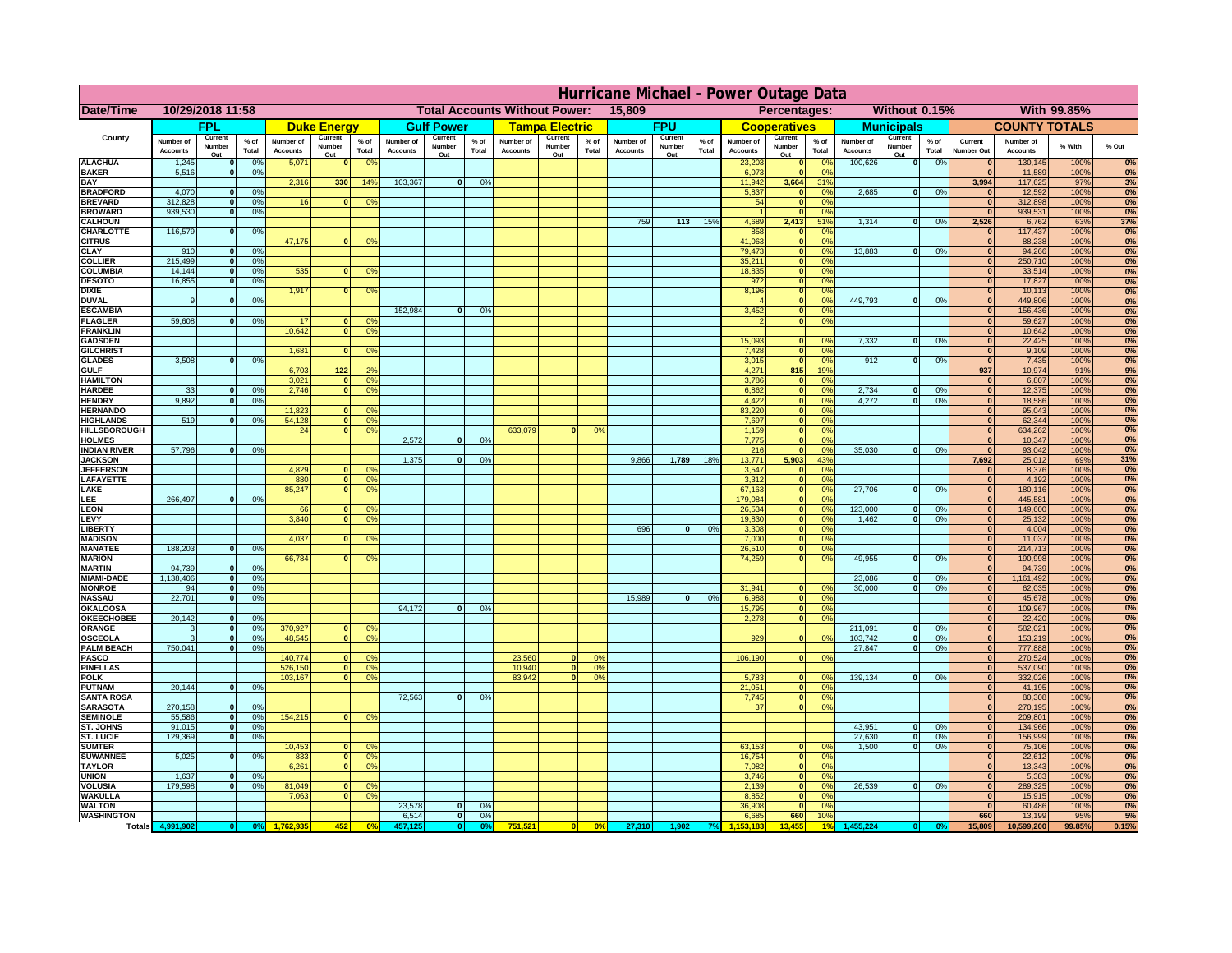# 10/29/2018 11:59 AM Hurricane Michael

| <b>Power Provider</b>                   | <b>County</b>       | <b>Number of Customers</b> | <b>Current Number Out</b> |                          | <b>Estimated Restore Time</b> |
|-----------------------------------------|---------------------|----------------------------|---------------------------|--------------------------|-------------------------------|
|                                         |                     |                            |                           | <b>Outage Percentage</b> |                               |
| West Florida Electric Cooperative, Inc. | <b>JACKSON</b>      | 13,723                     | 5,857                     | 42.68%                   | >5 days                       |
| Gulf Coast Electric Cooperative, Inc.   | BAY                 | 11,942                     | 3,664                     | 30.68%                   | >5 days                       |
| Florida Public Utilities Corporation    | <b>JACKSON</b>      | 9,866                      | 1,789                     | 18.13%                   | 72                            |
| West Florida Electric Cooperative, Inc. | CALHOUN             | 2,852                      | 1,558                     | 54.63%                   | >5 days                       |
| Gulf Coast Electric Cooperative, Inc.   | <b>CALHOUN</b>      | 1,837                      | 855                       | 46.54%                   | >5 days                       |
| Gulf Coast Electric Cooperative, Inc.   | <b>GULF</b>         | 4,271                      | 815                       | 19.08%                   | >5 days                       |
|                                         |                     |                            |                           |                          |                               |
| West Florida Electric Cooperative, Inc. | <b>WASHINGTON</b>   | 4,260                      | 553                       | 12.98%                   | >5 days                       |
| Duke Energy                             | BAY                 | 2,316                      | 330                       | 14.25%                   | TBD                           |
| <b>Duke Energy</b>                      | <b>GULF</b>         | 6,703                      | 122                       | 1.82%                    | <b>TBD</b>                    |
| Florida Public Utilities Corporation    | CALHOUN             | 759                        | 113                       | 14.89%                   | 72                            |
| Gulf Coast Electric Cooperative, Inc.   | <b>WASHINGTON</b>   | 2,425                      | 107                       | 4.41%                    | >5 days                       |
| Gulf Coast Electric Cooperative, Inc.   | <b>JACKSON</b>      | 48                         | 46                        | 95.83%                   | >5 days                       |
| Central Florida Electric Cooperative    | <b>ALACHUA</b>      | 875                        | $\mathbf 0$               | 0.00%                    | <b>TBD</b>                    |
|                                         |                     |                            |                           |                          |                               |
| Central Florida Electric Cooperative    | <b>DIXIE</b>        | 7,595                      | $\pmb{0}$                 | 0.00%                    | TBD                           |
| Central Florida Electric Cooperative    | <b>GILCHRIST</b>    | 7,424                      | $\pmb{0}$                 | 0.00%                    | Restored                      |
| Central Florida Electric Cooperative    | LAFAYETTE           | 9                          | $\pmb{0}$                 | 0.00%                    | TBD                           |
| Central Florida Electric Cooperative    | LEVY                | 17,513                     | $\mathbf 0$               | 0.00%                    | Restored                      |
| Central Florida Electric Cooperative    | <b>MARION</b>       | 9                          | $\pmb{0}$                 | 0.00%                    | TBD                           |
| Chattahoochee Electric                  | <b>GADSDEN</b>      | 1,173                      | $\mathbf 0$               | 0.00%                    | Restored                      |
|                                         |                     |                            |                           |                          |                               |
| Choctawhatchee Electric Cooperative     | <b>HOLMES</b>       | 293                        | $\pmb{0}$                 | 0.00%                    | Restored                      |
| Choctawhatchee Electric Cooperative     | <b>OKALOOSA</b>     | 15,795                     | $\mathbf 0$               | 0.00%                    | Restored                      |
| Choctawhatchee Electric Cooperative     | <b>SANTA ROSA</b>   | 201                        | $\pmb{0}$                 | 0.00%                    | Restored                      |
| Choctawhatchee Electric Cooperative     | <b>WALTON</b>       | 36,812                     | $\mathbf 0$               | 0.00%                    | Restored                      |
| City of Alachua                         | <b>ALACHUA</b>      | 4,426                      | $\mathbf 0$               | 0.00%                    | TBD                           |
| City of Bartow                          | <b>POLK</b>         | 11,790                     | $\mathbf 0$               | 0.00%                    | <b>TBD</b>                    |
|                                         |                     |                            |                           |                          |                               |
| City of Blountstown                     | CALHOUN             | 1,314                      | 0                         | 0.00%                    | Restored                      |
| City of Bushnell                        | <b>SUMTER</b>       | 1,500                      | $\mathbf 0$               | 0.00%                    | <b>TBD</b>                    |
| City of Clewiston                       | <b>HENDRY</b>       | 4,272                      | $\pmb{0}$                 | 0.00%                    | TBD                           |
| City of Fort Meade                      | <b>POLK</b>         | 2,379                      | $\mathbf 0$               | 0.00%                    | <b>TBD</b>                    |
| City of Havana                          | GADSDEN             | 1,391                      | $\pmb{0}$                 | 0.00%                    | Restored                      |
| City of Leesburg                        | LAKE                | 22,000                     | $\mathbf 0$               | 0.00%                    | <b>TBD</b>                    |
|                                         |                     |                            | 0                         |                          | TBD                           |
| City of Moore Haven                     | <b>GLADES</b>       | 912                        |                           | 0.00%                    |                               |
| City of Mount Dora                      | LAKE                | 5,706                      | $\mathbf 0$               | 0.00%                    | <b>TBD</b>                    |
| City of Newberry                        | <b>ALACHUA</b>      | 1,727                      | $\pmb{0}$                 | 0.00%                    | TBD                           |
| City of Quincy                          | <b>GADSDEN</b>      | 4,768                      | $\mathbf 0$               | 0.00%                    | Restored                      |
| City of Starke                          | <b>BRADFORD</b>     | 2,685                      | $\pmb{0}$                 | 0.00%                    | TBD                           |
| City of Tallahassee                     | LEON                | 123,000                    | $\mathbf 0$               | 0.00%                    | Restored                      |
| City of Vero Beach                      | <b>INDIAN RIVER</b> | 35,030                     | $\pmb{0}$                 | 0.00%                    | TBD                           |
| City of Wauchula                        | <b>HARDEE</b>       | 2,734                      | $\mathbf 0$               | 0.00%                    | <b>TBD</b>                    |
|                                         |                     |                            |                           |                          |                               |
| City of Williston                       | LEVY                | 1,462                      | $\pmb{0}$                 | 0.00%                    | TBD                           |
| City of Winter Park                     | ORANGE              | 13,941                     | $\mathbf 0$               | 0.00%                    | <b>TBD</b>                    |
| Clay Electric Cooperative               | <b>ALACHUA</b>      | 22,328                     | $\pmb{0}$                 | 0.00%                    | <b>TBD</b>                    |
| Clay Electric Cooperative               | <b>BAKER</b>        | 2,476                      | $\mathbf 0$               | 0.00%                    | <b>TBD</b>                    |
| Clay Electric Cooperative               | <b>BRADFORD</b>     | 5,837                      | 0                         | 0.00%                    | <b>TBD</b>                    |
| Clay Electric Cooperative               | <b>CLAY</b>         | 79,473                     | $\mathbf 0$               | 0.00%                    | <b>TBD</b>                    |
| Clay Electric Cooperative               | <b>COLUMBIA</b>     | 16,922                     | $\pmb{0}$                 | 0.00%                    | <b>TBD</b>                    |
|                                         |                     |                            |                           |                          |                               |
| Clay Electric Cooperative               | <b>DUVAL</b>        | $\overline{4}$             | $\mathbf 0$               | 0.00%                    | <b>TBD</b>                    |
| Clay Electric Cooperative               | <b>FLAGLER</b>      | $\mathbf 2$                | $\mathbf 0$               | 0.00%                    | TBD                           |
| Clay Electric Cooperative               | <b>GILCHRIST</b>    | $\overline{4}$             | $\pmb{0}$                 | 0.00%                    | <b>TBD</b>                    |
| Clay Electric Cooperative               | LAKE                | 2,239                      | 0                         | 0.00%                    | TBD                           |
| Clay Electric Cooperative               | LEVY                | 712                        | $\pmb{0}$                 | 0.00%                    | TBD                           |
| Clay Electric Cooperative               | <b>MARION</b>       | 16,301                     | 0                         | 0.00%                    | TBD                           |
|                                         |                     |                            |                           |                          | <b>TBD</b>                    |
| Clay Electric Cooperative               | PUTNAM              | 21,051                     | $\mathsf{O}\xspace$       | 0.00%                    |                               |
| Clay Electric Cooperative               | SUWANNEE            | 5                          | 0                         | 0.00%                    | TBD                           |
| Clay Electric Cooperative               | <b>UNION</b>        | 3,746                      | $\mathsf{O}\xspace$       | 0.00%                    | <b>TBD</b>                    |
| Clay Electric Cooperative               | VOLUSIA             | 2,139                      | 0                         | 0.00%                    | TBD                           |
| Duke Energy                             | <b>ALACHUA</b>      | 5,071                      | $\pmb{0}$                 | 0.00%                    | Restored                      |
| Duke Energy                             | <b>BREVARD</b>      | 16                         | 0                         | 0.00%                    | Restored                      |
| Duke Energy                             | <b>CITRUS</b>       | 47,175                     | $\pmb{0}$                 | 0.00%                    | Restored                      |
| Duke Energy                             | <b>COLUMBIA</b>     | 535                        | 0                         | 0.00%                    | Restored                      |
|                                         |                     |                            |                           |                          |                               |
| Duke Energy                             | <b>DIXIE</b>        | 1,917                      | $\pmb{0}$                 | 0.00%                    | Restored                      |
| Duke Energy                             | <b>FLAGLER</b>      | 17                         | $\pmb{0}$                 | 0.00%                    | Restored                      |
| Duke Energy                             | <b>FRANKLIN</b>     | 10,642                     | $\pmb{0}$                 | 0.00%                    | Restored                      |
| Duke Energy                             | <b>GILCHRIST</b>    | 1,681                      | $\pmb{0}$                 | 0.00%                    | Restored                      |
| Duke Energy                             | <b>HAMILTON</b>     | 3,021                      | $\pmb{0}$                 | 0.00%                    | Restored                      |
| Duke Energy                             | HARDEE              | 2,746                      | 0                         | 0.00%                    | Restored                      |
| <b>Duke Energy</b>                      | <b>HERNANDO</b>     | 11,823                     | $\pmb{0}$                 | 0.00%                    | Restored                      |
|                                         |                     |                            |                           |                          |                               |
| Duke Energy                             | <b>HIGHLANDS</b>    | 54,128                     | $\pmb{0}$                 | 0.00%                    | Restored                      |
| Duke Energy                             | <b>HILLSBOROUGH</b> | 24                         | $\pmb{0}$                 | 0.00%                    | Restored                      |
| Duke Energy                             | <b>JEFFERSON</b>    | 4,829                      | 0                         | 0.00%                    | Restored                      |
| Duke Energy                             | LAFAYETTE           | 880                        | $\pmb{0}$                 | 0.00%                    | Restored                      |
| Duke Energy                             | LAKE                | 85,247                     | 0                         | 0.00%                    | Restored                      |
| Duke Energy                             | LEON                | 66                         | $\pmb{0}$                 | 0.00%                    | Restored                      |
|                                         |                     |                            |                           |                          |                               |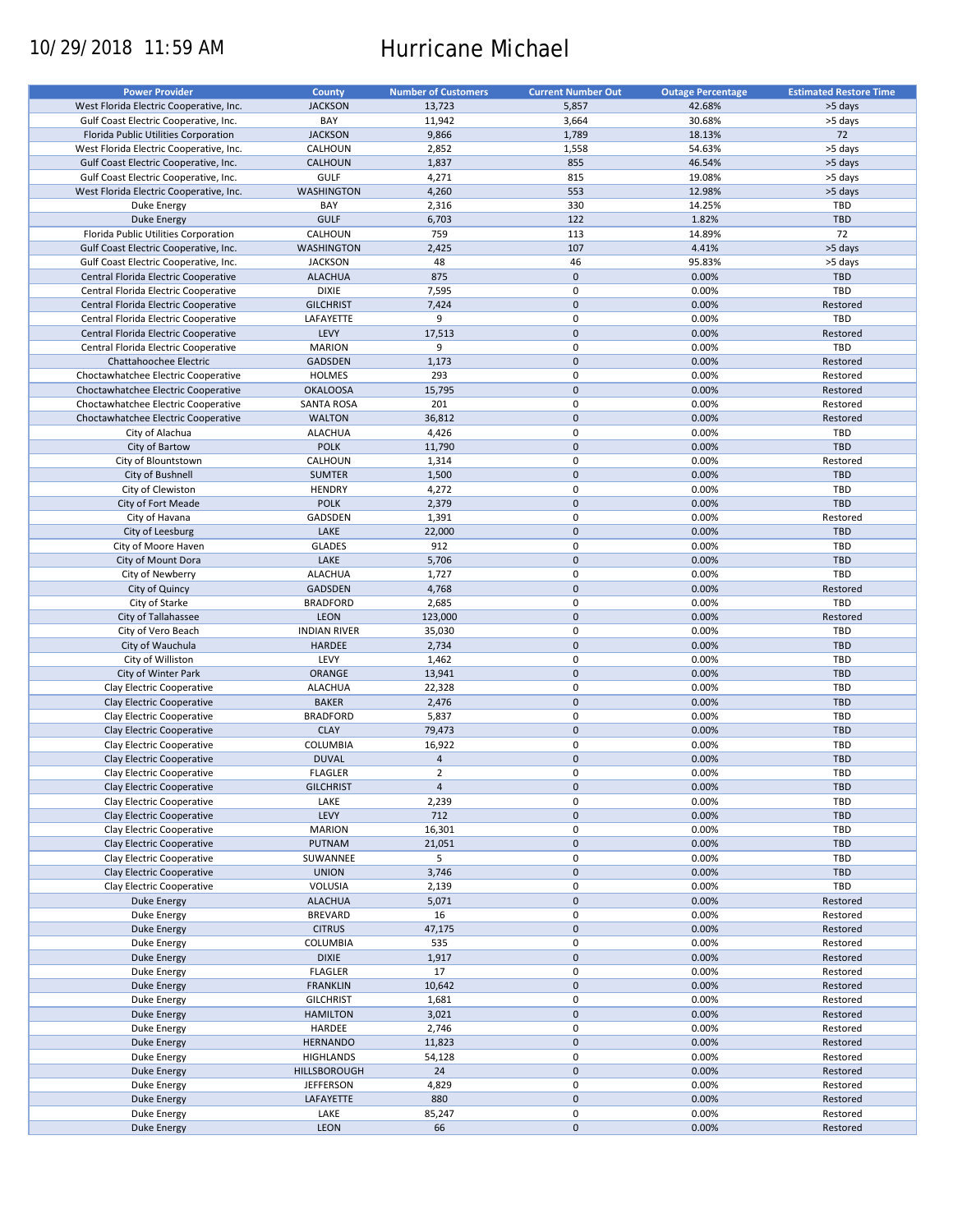## 10/29/2018 11:59 AM Hurricane Michael

| Duke Energy                                        | LEVY                | 3,840          | $\pmb{0}$           | 0.00% | Restored   |
|----------------------------------------------------|---------------------|----------------|---------------------|-------|------------|
| <b>Duke Energy</b>                                 | <b>MADISON</b>      | 4,037          | $\mathbf 0$         | 0.00% | Restored   |
|                                                    |                     |                |                     |       |            |
| Duke Energy                                        | <b>MARION</b>       | 66,784         | 0                   | 0.00% | Restored   |
| <b>Duke Energy</b>                                 | ORANGE              | 370,927        | $\mathbf 0$         | 0.00% | Restored   |
|                                                    |                     |                |                     |       |            |
| Duke Energy                                        | <b>OSCEOLA</b>      | 48,545         | $\pmb{0}$           | 0.00% | Restored   |
| <b>Duke Energy</b>                                 | PASCO               | 140,774        | $\mathbf 0$         | 0.00% | Restored   |
| Duke Energy                                        | PINELLAS            | 526,150        | $\pmb{0}$           | 0.00% | Restored   |
|                                                    |                     |                |                     |       |            |
| <b>Duke Energy</b>                                 | <b>POLK</b>         | 103,167        | $\mathbf 0$         | 0.00% | Restored   |
| Duke Energy                                        | SEMINOLE            | 154,215        | $\pmb{0}$           | 0.00% | Restored   |
|                                                    |                     |                |                     |       |            |
| <b>Duke Energy</b>                                 | <b>SUMTER</b>       | 10,453         | $\mathbf 0$         | 0.00% | Restored   |
| Duke Energy                                        | SUWANNEE            | 833            | 0                   | 0.00% | Restored   |
|                                                    |                     |                | $\mathbf 0$         |       |            |
| <b>Duke Energy</b>                                 | <b>TAYLOR</b>       | 6,261          |                     | 0.00% | Restored   |
| Duke Energy                                        | <b>VOLUSIA</b>      | 81,049         | $\pmb{0}$           | 0.00% | Restored   |
| <b>Duke Energy</b>                                 | <b>WAKULLA</b>      | 7,063          | $\mathbf 0$         | 0.00% | Restored   |
|                                                    |                     |                |                     |       |            |
| Escambia River Electric Cooperative, Inc.          | <b>ESCAMBIA</b>     | 3,452          | $\pmb{0}$           | 0.00% | TBD        |
| Escambia River Electric Cooperative, Inc.          | <b>SANTA ROSA</b>   | 7,544          | $\pmb{0}$           | 0.00% | <b>TBD</b> |
|                                                    |                     |                |                     |       |            |
| Florida Keys Electric Cooperative                  | <b>MONROE</b>       | 31,941         | $\pmb{0}$           | 0.00% | TBD        |
| Florida Power and Light Company                    | <b>ALACHUA</b>      | 1,245          | $\pmb{0}$           | 0.00% | <b>TBD</b> |
| Florida Power and Light Company                    | <b>BAKER</b>        | 5,516          | $\pmb{0}$           | 0.00% | <b>TBD</b> |
|                                                    |                     |                |                     |       |            |
| Florida Power and Light Company                    | <b>BRADFORD</b>     | 4,070          | $\pmb{0}$           | 0.00% | <b>TBD</b> |
| Florida Power and Light Company                    | <b>BREVARD</b>      | 312,828        | 0                   | 0.00% | TBD        |
|                                                    |                     |                |                     |       |            |
| Florida Power and Light Company                    | <b>BROWARD</b>      | 939,530        | $\pmb{0}$           | 0.00% | <b>TBD</b> |
| Florida Power and Light Company                    | CHARLOTTE           | 116,579        | 0                   | 0.00% | TBD        |
|                                                    |                     |                |                     |       |            |
| Florida Power and Light Company                    | <b>CLAY</b>         | 910            | $\pmb{0}$           | 0.00% | <b>TBD</b> |
| Florida Power and Light Company                    | <b>COLLIER</b>      | 215,499        | $\pmb{0}$           | 0.00% | <b>TBD</b> |
|                                                    |                     |                |                     |       |            |
| Florida Power and Light Company                    | <b>COLUMBIA</b>     | 14,144         | $\pmb{0}$           | 0.00% | <b>TBD</b> |
| Florida Power and Light Company                    | <b>DESOTO</b>       | 16,855         | $\pmb{0}$           | 0.00% | TBD        |
| Florida Power and Light Company                    | <b>DUVAL</b>        | 9              | $\mathbf 0$         | 0.00% | <b>TBD</b> |
|                                                    |                     |                |                     |       |            |
| Florida Power and Light Company                    | <b>FLAGLER</b>      | 59,608         | $\pmb{0}$           | 0.00% | TBD        |
| Florida Power and Light Company                    | <b>GLADES</b>       | 3,508          | $\mathbf 0$         | 0.00% | <b>TBD</b> |
|                                                    |                     |                |                     |       |            |
| Florida Power and Light Company                    | HARDEE              | 33             | 0                   | 0.00% | <b>TBD</b> |
| Florida Power and Light Company                    | <b>HENDRY</b>       | 9,892          | $\mathbf 0$         | 0.00% | <b>TBD</b> |
|                                                    |                     |                |                     |       |            |
| Florida Power and Light Company                    | <b>HIGHLANDS</b>    | 519            | 0                   | 0.00% | <b>TBD</b> |
| Florida Power and Light Company                    | <b>INDIAN RIVER</b> | 57,796         | $\pmb{0}$           | 0.00% | <b>TBD</b> |
|                                                    |                     |                |                     |       |            |
| Florida Power and Light Company                    | LEE                 | 266,497        | 0                   | 0.00% | TBD        |
| Florida Power and Light Company                    | MANATEE             | 188,203        | $\mathbf 0$         | 0.00% | <b>TBD</b> |
| Florida Power and Light Company                    | <b>MARTIN</b>       | 94,739         | 0                   | 0.00% | TBD        |
|                                                    |                     |                |                     |       |            |
| Florida Power and Light Company                    | MIAMI-DADE          | 1,138,406      | $\mathbf 0$         | 0.00% | <b>TBD</b> |
| Florida Power and Light Company                    | <b>MONROE</b>       | 94             | $\pmb{0}$           | 0.00% | TBD        |
|                                                    |                     |                |                     |       |            |
| Florida Power and Light Company                    | NASSAU              | 22,701         | $\pmb{0}$           | 0.00% | <b>TBD</b> |
| Florida Power and Light Company                    | OKEECHOBEE          | 20,142         | $\pmb{0}$           | 0.00% | TBD        |
|                                                    |                     |                |                     |       |            |
| Florida Power and Light Company                    | ORANGE              | $\overline{3}$ | $\pmb{0}$           | 0.00% | <b>TBD</b> |
| Florida Power and Light Company                    | OSCEOLA             | 3              | $\pmb{0}$           | 0.00% | <b>TBD</b> |
| Florida Power and Light Company                    | PALM BEACH          | 750,041        | $\pmb{0}$           | 0.00% | <b>TBD</b> |
|                                                    |                     |                |                     |       |            |
| Florida Power and Light Company                    | PUTNAM              | 20,144         | 0                   | 0.00% | <b>TBD</b> |
| Florida Power and Light Company                    | SARASOTA            | 270,158        | $\mathbf 0$         | 0.00% | <b>TBD</b> |
|                                                    |                     |                |                     |       |            |
| Florida Power and Light Company                    | SEMINOLE            | 55,586         | $\pmb{0}$           | 0.00% | <b>TBD</b> |
| Florida Power and Light Company                    | ST. JOHNS           | 91,015         | $\mathbf 0$         | 0.00% | <b>TBD</b> |
|                                                    |                     |                |                     |       |            |
| Florida Power and Light Company                    | ST. LUCIE           | 129,369        | $\mathbf 0$         | 0.00% | TBD        |
| Florida Power and Light Company                    | SUWANNEE            | 5,025          | $\pmb{0}$           | 0.00% | <b>TBD</b> |
|                                                    |                     |                |                     |       |            |
| Florida Power and Light Company                    | <b>UNION</b>        | 1,637          | 0                   | 0.00% | <b>TBD</b> |
| Florida Power and Light Company                    | <b>VOLUSIA</b>      | 179,598        | $\mathsf{O}\xspace$ | 0.00% | TBD        |
| Florida Public Utilities Corporation               | <b>LIBERTY</b>      | 696            | 0                   | 0.00% | Restored   |
|                                                    |                     |                |                     |       |            |
| Florida Public Utilities Corporation               | NASSAU              | 15,989         | $\mathsf{O}\xspace$ | 0.00% | Restored   |
| Fort Pierce Utilities Authority                    | ST. LUCIE           | 27,630         | 0                   | 0.00% | <b>TBD</b> |
|                                                    |                     |                |                     |       |            |
| Gainesville (Gainesville Regional Utilities - GRU) | <b>ALACHUA</b>      | 94,473         | $\mathsf{O}\xspace$ | 0.00% | TBD        |
| Glades Electric Cooperative, Inc.                  | <b>GLADES</b>       | 3,015          | 0                   | 0.00% | <b>TBD</b> |
|                                                    |                     |                |                     |       |            |
| Glades Electric Cooperative, Inc.                  | HARDEE              | $\mathbf 0$    | $\mathsf{O}\xspace$ |       | <b>TBD</b> |
| Glades Electric Cooperative, Inc.                  | <b>HENDRY</b>       | 3,530          | 0                   | 0.00% | TBD        |
|                                                    |                     |                | $\pmb{0}$           | 0.00% | <b>TBD</b> |
| Glades Electric Cooperative, Inc.                  | <b>HIGHLANDS</b>    | 7,321          |                     |       |            |
| Glades Electric Cooperative, Inc.                  | OKEECHOBEE          | 2,278          | 0                   | 0.00% | <b>TBD</b> |
| Green Cove Springs Electric                        | <b>CLAY</b>         | 3,889          | $\mathbf 0$         | 0.00% | <b>TBD</b> |
|                                                    |                     |                |                     |       |            |
| Gulf Coast Electric Cooperative, Inc.              | <b>WALTON</b>       | 96             | 0                   | 0.00% | TBD        |
| <b>Gulf Power Company</b>                          | BAY                 | 103,367        | $\pmb{0}$           | 0.00% | Restored   |
|                                                    |                     |                |                     |       |            |
| <b>Gulf Power Company</b>                          | <b>ESCAMBIA</b>     | 152,984        | $\pmb{0}$           | 0.00% | Restored   |
| <b>Gulf Power Company</b>                          | <b>HOLMES</b>       | 2,572          | $\pmb{0}$           | 0.00% | Restored   |
|                                                    |                     |                |                     |       |            |
| <b>Gulf Power Company</b>                          | <b>JACKSON</b>      | 1,375          | $\pmb{0}$           | 0.00% | Restored   |
| <b>Gulf Power Company</b>                          | <b>OKALOOSA</b>     | 94,172         | $\pmb{0}$           | 0.00% | Restored   |
| <b>Gulf Power Company</b>                          | <b>SANTA ROSA</b>   | 72,563         | 0                   | 0.00% | Restored   |
|                                                    |                     |                |                     |       |            |
| <b>Gulf Power Company</b>                          | <b>WALTON</b>       | 23,578         | $\pmb{0}$           | 0.00% | Restored   |
| <b>Gulf Power Company</b>                          | <b>WASHINGTON</b>   | 6,514          | $\pmb{0}$           | 0.00% | Restored   |
|                                                    |                     |                |                     |       |            |
| Homestead                                          | MIAMI-DADE          | 23,086         | $\pmb{0}$           | 0.00% | <b>TBD</b> |
| Jacksonville (JEA)                                 | <b>CLAY</b>         | 9,994          | 0                   | 0.00% | <b>TBD</b> |
|                                                    |                     |                |                     |       |            |
| Jacksonville (JEA)                                 | <b>DUVAL</b>        | 430,918        | $\mathsf{O}\xspace$ | 0.00% | <b>TBD</b> |